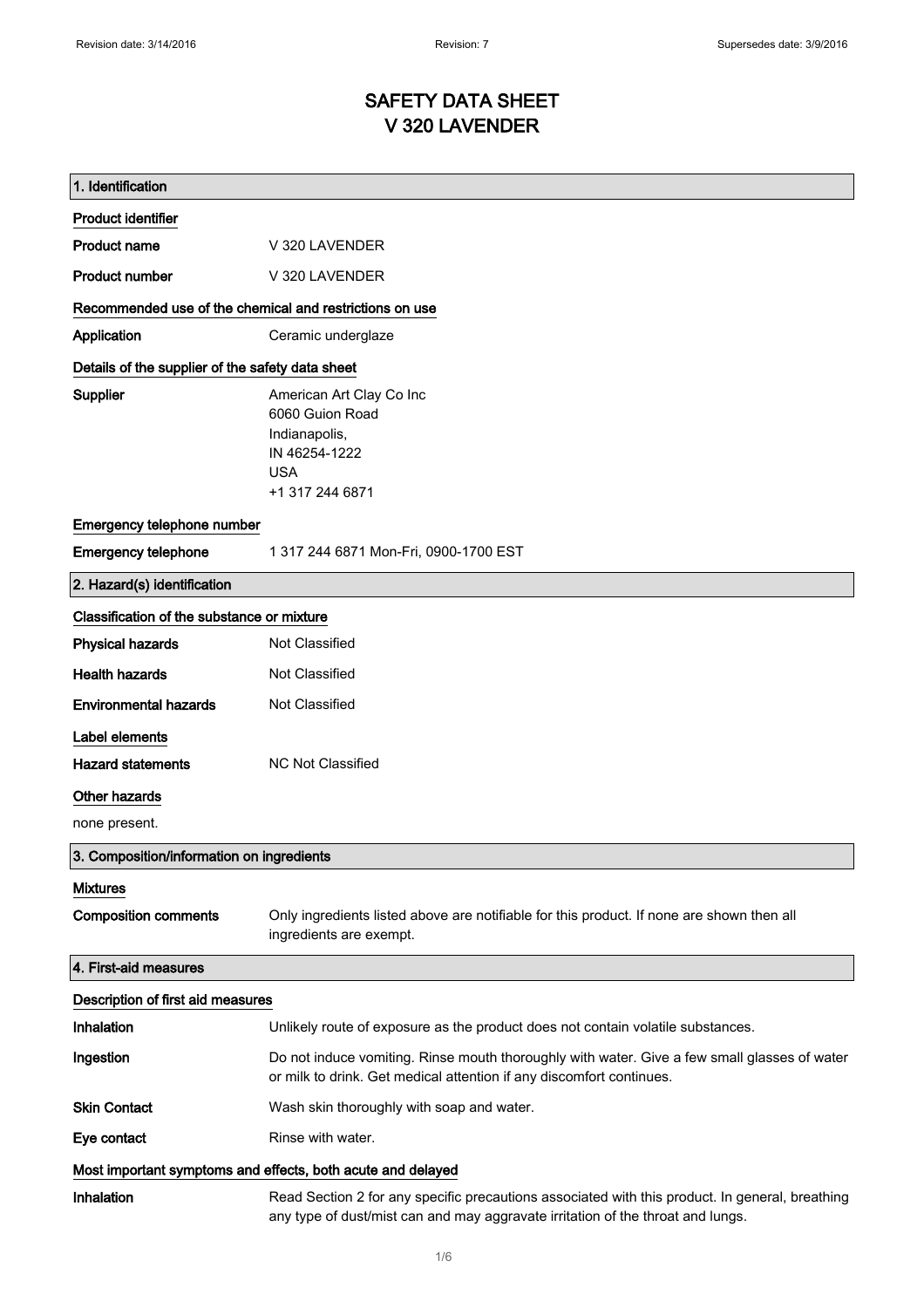| Ingestion                                                    | Read Section 2 for any specific precautions associated with the use of this product. Products<br>with specific warnings about ingestion will give guidance there.                                                                                                                                           |  |
|--------------------------------------------------------------|-------------------------------------------------------------------------------------------------------------------------------------------------------------------------------------------------------------------------------------------------------------------------------------------------------------|--|
| Skin contact                                                 | Read Section 2 for any specific precautions associated with the use of this product. In general<br>most ceramic glazes, clays and special products will tend to have a drying effect on the skin<br>and may cause some sensitivity to users with sensitive skin.                                            |  |
| Eye contact                                                  | Read Section 2 for any specific precautions associated with the use of this product. In general<br>most ceramic and special products contain materials that maybe abrasive to eyes. Keeping<br>materials from contacting the eyes is prudent. If contact does occur, flush with clean water, do<br>not rub. |  |
|                                                              | Indication of immediate medical attention and special treatment needed                                                                                                                                                                                                                                      |  |
| Notes for the doctor                                         | Treat symptomatically.                                                                                                                                                                                                                                                                                      |  |
| 5. Fire-fighting measures                                    |                                                                                                                                                                                                                                                                                                             |  |
| <b>Extinguishing media</b>                                   |                                                                                                                                                                                                                                                                                                             |  |
| Suitable extinguishing media                                 | Use fire-extinguishing media suitable for the surrounding fire.                                                                                                                                                                                                                                             |  |
| Special hazards arising from the substance or mixture        |                                                                                                                                                                                                                                                                                                             |  |
| Specific hazards                                             | The product is not believed to present a hazard due to its physical nature.                                                                                                                                                                                                                                 |  |
| <b>Advice for firefighters</b>                               |                                                                                                                                                                                                                                                                                                             |  |
| for firefighters                                             | Special protective equipment Use protective equipment appropriate for surrounding materials.                                                                                                                                                                                                                |  |
| 6. Accidental release measures                               |                                                                                                                                                                                                                                                                                                             |  |
|                                                              | Personal precautions, protective equipment and emergency procedures                                                                                                                                                                                                                                         |  |
|                                                              |                                                                                                                                                                                                                                                                                                             |  |
| <b>Personal precautions</b>                                  | For personal protection, see Section 8.                                                                                                                                                                                                                                                                     |  |
| <b>Environmental precautions</b>                             |                                                                                                                                                                                                                                                                                                             |  |
| <b>Environmental precautions</b>                             | Please read Section 2 completely. If any environmental warnings such as; H411 or H412 are<br>listed in Section 2, please use appropriate procedures when disposing of product and<br>container. Do not put materials into waterways or sewers.                                                              |  |
| Methods and material for containment and cleaning up         |                                                                                                                                                                                                                                                                                                             |  |
| Methods for cleaning up                                      | Collect spillage for reclamation or absorb in vermiculite, dry sand or similar material.                                                                                                                                                                                                                    |  |
| Reference to other sections                                  | For waste disposal, see Section 13. For personal protection, see Section 8.                                                                                                                                                                                                                                 |  |
| 7. Handling and storage                                      |                                                                                                                                                                                                                                                                                                             |  |
| Precautions for safe handling                                |                                                                                                                                                                                                                                                                                                             |  |
| Usage precautions                                            | Read label before use. Do not eat, drink or smoke when using this product. Good personal<br>hygiene procedures should be implemented. Wash hands and any other contaminated areas<br>of the body with soap and water before leaving the work site.                                                          |  |
| Conditions for safe storage, including any incompatibilities |                                                                                                                                                                                                                                                                                                             |  |
| <b>Storage precautions</b>                                   | Store in tightly-closed, original container in a dry and cool place.                                                                                                                                                                                                                                        |  |
| Specific end uses(s)                                         |                                                                                                                                                                                                                                                                                                             |  |
| Specific end use(s)                                          | The identified uses for this product are detailed in Section 1.2.                                                                                                                                                                                                                                           |  |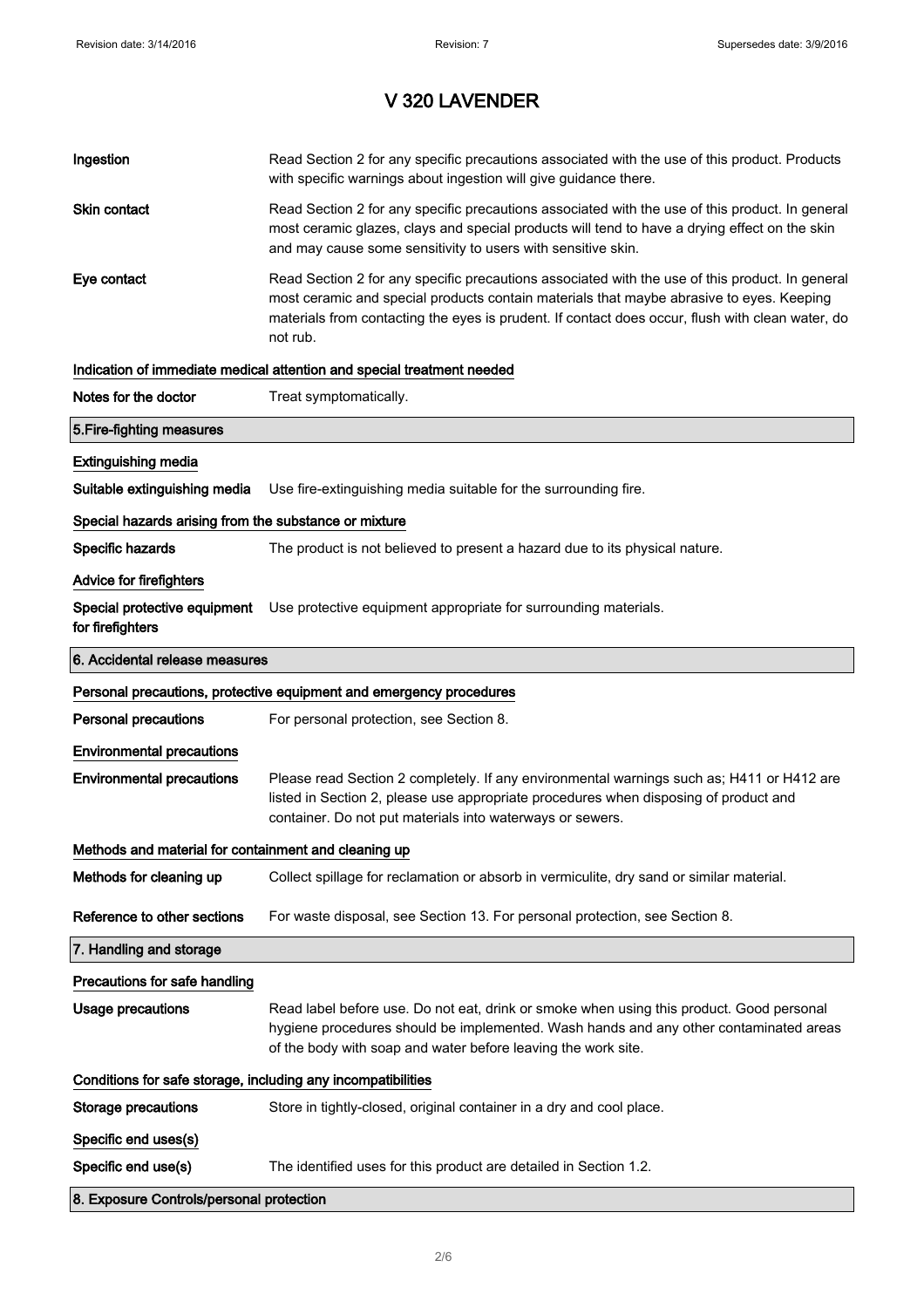| Ingredient comments                 | Only ingredients listed n Section 3 are notifiable for this product. If none are shown then all<br>ingredients are exempt.                                                                                           |
|-------------------------------------|----------------------------------------------------------------------------------------------------------------------------------------------------------------------------------------------------------------------|
| <b>Exposure controls</b>            |                                                                                                                                                                                                                      |
| Appropriate engineering<br>controls | No specific ventilations requirements unless the "FAN" pictogram is shown above or specified<br>in Section 2.                                                                                                        |
| Eye/face protection                 | No specific eye protection required unless the "EYE PROTECTION" pictogram is shown<br>above or specified in Section 2.                                                                                               |
| Hand protection                     | No specific hand protection required unless the "HAND PROTECTION" pictogram is shown<br>above or specified in Section 2.                                                                                             |
| Hygiene measures                    | Using good personal hygiene practices is always appropriate. Keeping a clean work space,<br>cleaning up properly when done, and not eating, drinking or smoking when using this product.                             |
| <b>Respiratory protection</b>       | No specific respiratory protection required unless the "RESPIRATOR" pictogram is shown<br>above or specified in Section 2. Using the appropriate certified protection for the operation is<br>important if required. |

#### 9. Physical and Chemical Properties

### Information on basic physical and chemical properties

| Appearance                                      | Colored liquid.           |
|-------------------------------------------------|---------------------------|
| Color                                           | Various colors.           |
| Odor                                            | Almost odorless.          |
| <b>Odor threshold</b>                           | No information available. |
| рH                                              | 6-8                       |
| <b>Melting point</b>                            | No information available. |
| Initial boiling point and range                 | No information available. |
| Flash point                                     | No information available. |
| <b>Evaporation rate</b>                         | No information available. |
| Flammability (solid, gas)                       | No information available. |
| Upper/lower flammability or<br>explosive limits | No information available. |
| Vapour pressure                                 | No information available. |
| <b>Relative density</b>                         | Greater than 1.0          |
| Solubility(ies)                                 | Not applicable.           |
| <b>Partition coefficient</b>                    | No information available. |
| <b>Auto-ignition temperature</b>                | Not applicable.           |
| <b>Decomposition Temperature</b>                | No information available. |
| <b>Viscosity</b>                                | No information available. |
| <b>Explosive properties</b>                     | none                      |
| <b>Oxidising properties</b>                     | none                      |
| <b>Other information</b>                        | Not applicable.           |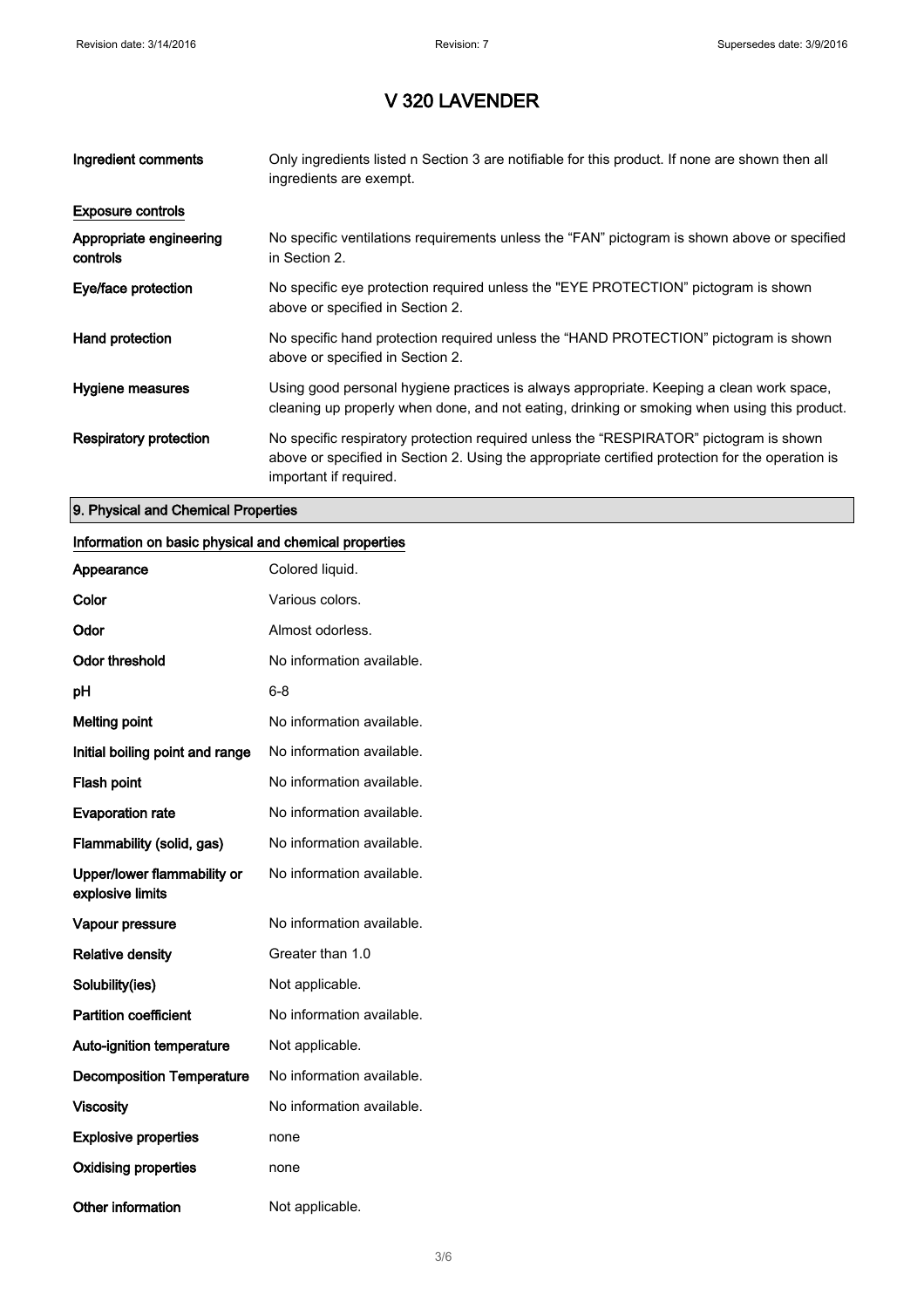| 10. Stability and reactivity          |                                                                                                                                                                                                                                                |
|---------------------------------------|------------------------------------------------------------------------------------------------------------------------------------------------------------------------------------------------------------------------------------------------|
| Reactivity                            | There are no known reactivity hazards associated with this product.                                                                                                                                                                            |
| <b>Stability</b>                      | No particular stability concerns.                                                                                                                                                                                                              |
| Possibility of hazardous<br>reactions | None known.                                                                                                                                                                                                                                    |
| <b>Conditions to avoid</b>            | None known.                                                                                                                                                                                                                                    |
| <b>Materials to avoid</b>             | None known.                                                                                                                                                                                                                                    |
| Hazardous decomposition<br>products   | None known.                                                                                                                                                                                                                                    |
| 11. Toxicological information         |                                                                                                                                                                                                                                                |
| Information on toxicological effects  |                                                                                                                                                                                                                                                |
| <b>Toxicological effects</b>          | Please read Section 2 thoroughly to understand the toxicological risks, (if any) and<br>precautions for safe use (if any).                                                                                                                     |
| Skin corrosion/irritation             |                                                                                                                                                                                                                                                |
| <b>Skin sensitization</b>             |                                                                                                                                                                                                                                                |
| <b>Skin sensitisation</b>             | Based on available data the classification criteria are not met.                                                                                                                                                                               |
| Eye contact                           | May cause temporary eye irritation.                                                                                                                                                                                                            |
| 12. Ecological Information            |                                                                                                                                                                                                                                                |
| Ecotoxicity                           | Please read Section 2 completely. If any environmental warnings such as; H411 or H412 are<br>listed in Section 2, please use appropriate procedures when disposing of product and<br>container. Do not put materials into waterways or sewers. |
| Toxicity                              |                                                                                                                                                                                                                                                |
| <b>Toxicity</b>                       | Please read Section 2 completely. If any environmental warnings such as; H411 or H412 are<br>listed in Section 2, please use appropriate procedures when disposing of product and<br>container. Do not put materials into waterways or sewers. |
| Persistence and degradability         |                                                                                                                                                                                                                                                |
| Persistence and degradability         | No data available.                                                                                                                                                                                                                             |
| Biodegradation                        | Not inherently biodegradable.                                                                                                                                                                                                                  |
| <b>Bioaccumulative potential</b>      |                                                                                                                                                                                                                                                |
| <b>Partition coefficient</b>          | No information available.                                                                                                                                                                                                                      |
| Mobility in soil                      |                                                                                                                                                                                                                                                |
| <b>Mobility</b>                       | Semi-mobile.                                                                                                                                                                                                                                   |
| Results of PBT and vPvB assessment    |                                                                                                                                                                                                                                                |
| Results of PBT and vPvB<br>assessment | This product does not contain any substances classified as PBT or vPvB.                                                                                                                                                                        |
| Other adverse effects                 |                                                                                                                                                                                                                                                |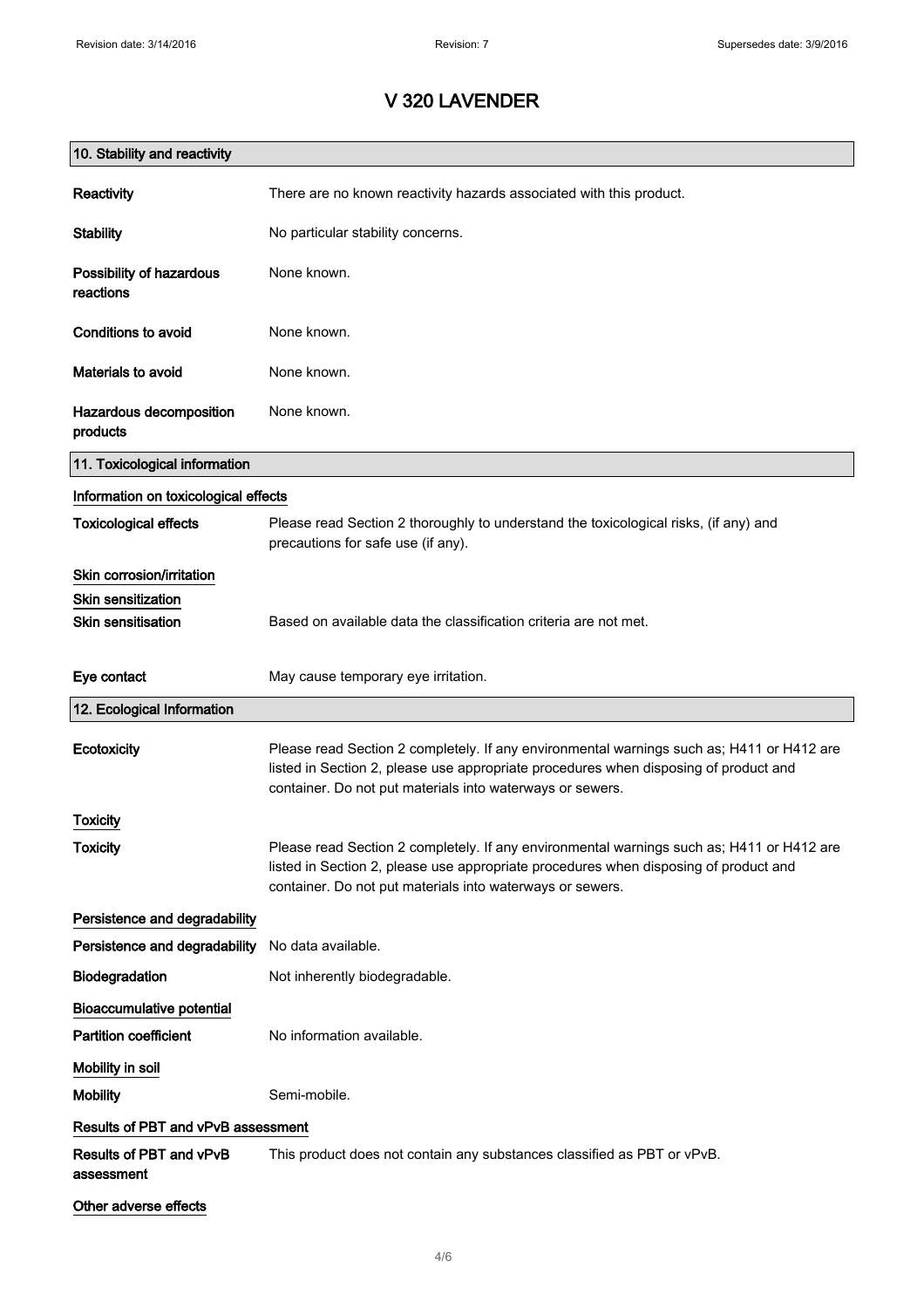| Other adverse effects                                                                          | None known.                                                                                                                                                                                         |
|------------------------------------------------------------------------------------------------|-----------------------------------------------------------------------------------------------------------------------------------------------------------------------------------------------------|
| 13. Disposal considerations                                                                    |                                                                                                                                                                                                     |
| Waste treatment methods                                                                        |                                                                                                                                                                                                     |
| <b>General information</b>                                                                     | Dispose of waste product or used containers in accordance with local regulations When<br>handling waste, the safety precautions applying to handling of the product should be<br>considered.        |
| 14. Transport information                                                                      |                                                                                                                                                                                                     |
| General                                                                                        | The product is not covered by international regulations on the transport of dangerous goods<br>(IMDG, IATA, DoT).                                                                                   |
| <b>UN Number</b>                                                                               |                                                                                                                                                                                                     |
| Not applicable.                                                                                |                                                                                                                                                                                                     |
| UN proper shipping name                                                                        |                                                                                                                                                                                                     |
| Not applicable.                                                                                |                                                                                                                                                                                                     |
| Transport hazard class(es)                                                                     |                                                                                                                                                                                                     |
| No transport warning sign required.                                                            |                                                                                                                                                                                                     |
| Packing group                                                                                  |                                                                                                                                                                                                     |
| Not applicable.                                                                                |                                                                                                                                                                                                     |
| <b>Environmental hazards</b>                                                                   |                                                                                                                                                                                                     |
| <b>Environmentally Hazardous Substance</b>                                                     | Please refer to Section 2 for any environmental hazards associated with this product. If H411/H412 warnings are shown then<br>please verify packaging and labeling requirements for larger volumes. |
| Special precautions for user                                                                   |                                                                                                                                                                                                     |
| Not applicable.                                                                                |                                                                                                                                                                                                     |
| Transport in bulk according to Not applicable.<br>Annex II of MARPOL 73/78<br>and the IBC Code |                                                                                                                                                                                                     |
| 15. Regulatory information                                                                     |                                                                                                                                                                                                     |
| <b>US State Regulations</b><br>None of the ingredients are listed or exempt.                   | California Proposition 65 Carcinogens and Reproductive Toxins                                                                                                                                       |
| Inventories<br>Canada - DSL/NDSL<br>All the ingredients are listed or exempt.                  |                                                                                                                                                                                                     |
| <b>US-TSCA</b><br>All the ingredients are listed or exempt.                                    |                                                                                                                                                                                                     |
| US - TSCA 12(b) Export Notification                                                            |                                                                                                                                                                                                     |

All the ingredients are listed or exempt.

16. Other information